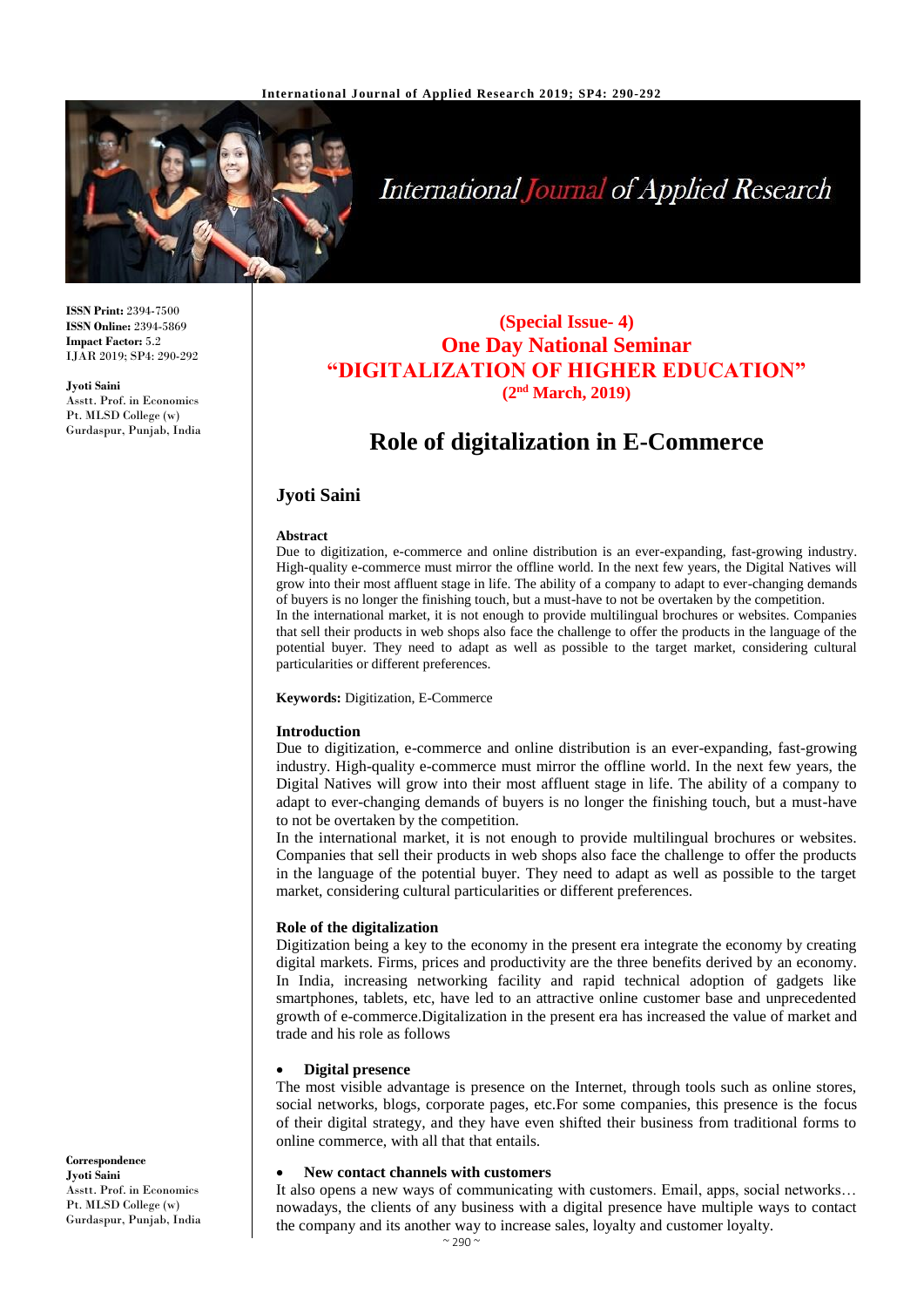#### **The customer as the priority**

The digital transformation involves placing the customer at the centre of the business, and while this involves work and responsibility. Contacts such as those established in social networks or opinion polls and websites, facilitate the always important task of finding out what users think about our products or services. The proximity to the customer implies this responsibility. At the same time, every day we have new technological means at our fingertips that offer us new options to improve the customer experience. It is true that sometimes it will cost effort and an economic investment, but by acting wisely the result will be the progressive.

#### **Decision-making**

Digitization goes hand in hand with data management, data is knowledge, and knowledge leads to better decisions. The digitalization of business makes it possible and continuous contact with the customer to get to know him/her better. Some companies go further and apply Big Data when making all kinds of decisions that affect almost the entire business (marketing, production process, etc.).

#### **Improves efficiency and productivity**

Digitalization also allows you to make better decisions, and technological tools to make your work more efficiently. When used intelligently, the digitalization of business can lead to a significant increase in productivity and can reduce some costs.

#### **It encourages innovation**

The digital transformation encourages to a dynamic of innovation that allows it to be more aware of new trends and the possibilities offered by new technologies. It also help foster innovation among the team members Innovation will not only depend on digitalization, but it will also help to achieve the target.

#### **Makes communication and teamwork easier**

Both through the alignment of goals and the opening of new communication channels, the digitalization of business improves internal communication. We can observe this both through the teamwork (e.g. inter-departmental) that will be needed to implement measures of digital transformation, and through such basic choices as implementing an internal chat.

#### **Working conditions Improves**

Digitalization increases the possibilities to improves the working conditions at the work place and makes positive benefits to all. New employment options, such as flexible working hours or teleworking, need the support of digitalization in order to be able to carry them out. Without this, it would be much more difficult, or even impossible.

Still all these above advantages and benefits to company, traders, customers market there are some challenges to tackle and to learn new things

#### **Organizational resistance to change**

The great architect and innovator Matt Taylor once said "the future is rationale only in indsight." When Bell Atlantic was making those critical decisions that fundamentally transformed what it was as a company, the outcome was far from clear or free of risk.

#### **Lack of a clear vision for a digital customer journey**

Companies still in the dark need to do four things:

- First, take stock of your assets your brand, your customers, your intellectual property, and the strengths and talents of your organization.
- Second, study your market to understand your customers' unmet needs and what your competitors are doing.
- $\triangleright$  Third, be on top of technology trends, which includes keeping apprised of relevant emerging technology and shifts in consumer behavior as it pertains to technology.
- > Fourth, establish processes designed to generate portfolios of potential ideas for the future state of the customer journey.

#### **Legacy business model**

Companies that successfully "cross the chasm" to digital effectiveness often discover they need to provide for free what they used to charge for, sell as a subscription what used to be "a la carte," monetize via advertising things that used to be paid for in other ways, and re-think how they derive revenue from the value that they create. Those that do so flexibly can often find that the adoption of a digital strategy offers more scale, revenue and profit than the legacy approach, but it takes experimentation, an assumption of risk, and  $-$  to be blunt  $-$  some failure along the way. Whereas this approach is widely accepted among startups, it is one that the management and investors in mature companies generally fear. Yet, this is the gauntlet they must run in order to achieve digital success.

#### **Conclusion**

Cash continues to be an attractive means of payment because the payer and the payee do not have to pay any additional charges and is anonymous. The reason why digital payment has not become popular with small merchants in India is cost and poor infrastructure. At the least, merchants have to pay for a POS machine. India has an internet user's base of about 475 million as of July 2018, about 40% of the population. The industry consensus is that growth is at an inflection point.

• In India, cash on delivery is the most preferred payment method, accumulating 75% of the e-retail activities. Demand for international consumer products (including long-tail items) is growing much faster than in-country supply from authorised distributors and ecommerce offerings.

As of 2017, the largest e-commerce companies in India are Flipkart, Amazon, ShopClues, Paytm, Snapdeal and e-

bay. According to a Google and The Boston Consulting Group report, Digital Payments 2020, the total payments made through digital payment instruments in India are likely to be about US\$500 billion by 2020, which is 10 times the current level. The report also estimates that non-cash transactions, which currently constitute about 22% of all consumer payments, will overtake cash transactions by 2023.

#### **References**

1. "India's internet user base 354 million, registers 17% growth in first 6 months of 2015: IAMAI report". Times of India- economic times. Retrieved on 4 May, 2016.